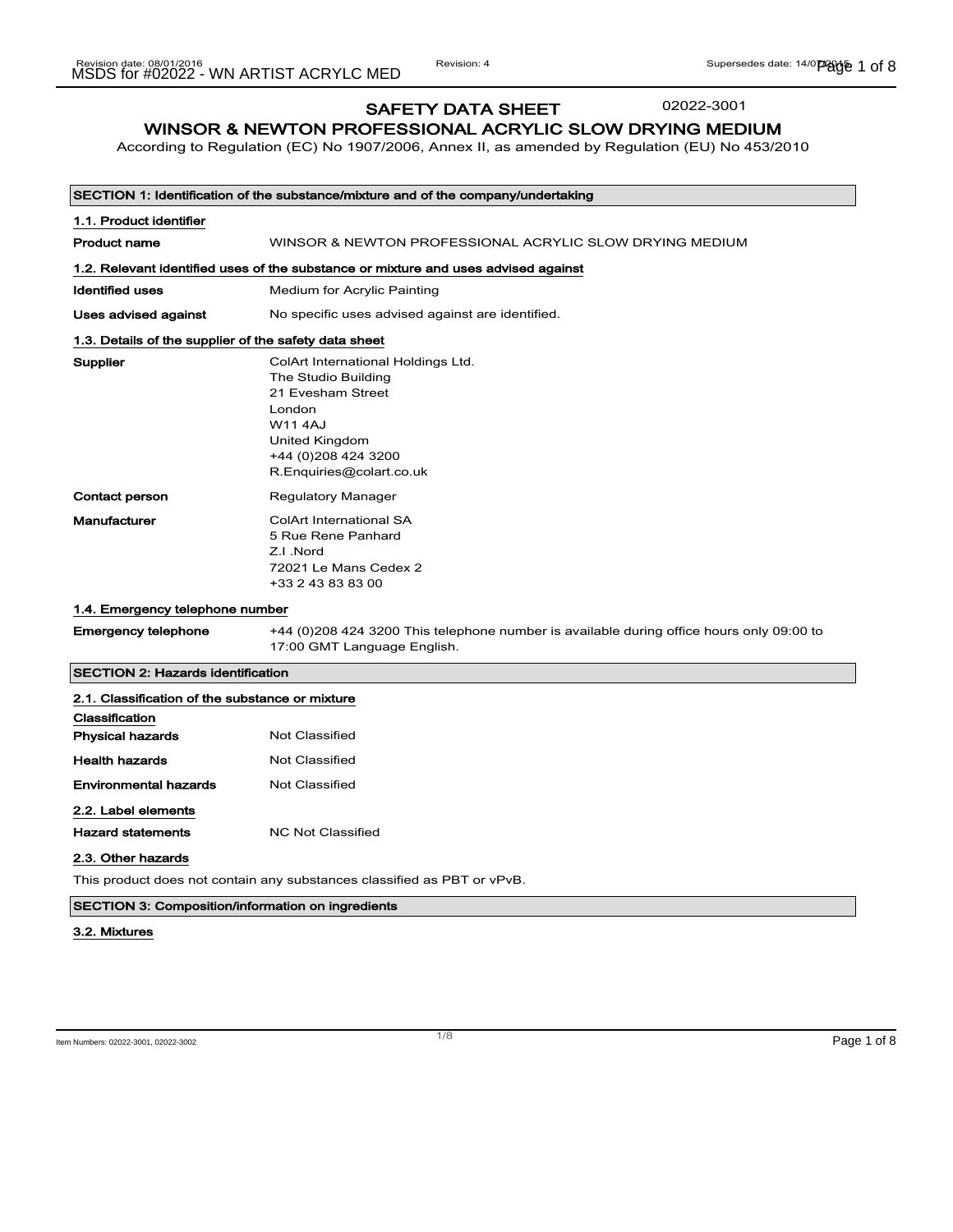| mono propylene glycol                                      |                                                                                                                                                                                                                                                                                                                 | 60-100%                                                                                    |
|------------------------------------------------------------|-----------------------------------------------------------------------------------------------------------------------------------------------------------------------------------------------------------------------------------------------------------------------------------------------------------------|--------------------------------------------------------------------------------------------|
| CAS number: 57-55-6                                        | EC number: 200-338-0                                                                                                                                                                                                                                                                                            | REACH registration number: 01-<br>2119456809-23-xxxx                                       |
| Classification<br>Not Classified                           |                                                                                                                                                                                                                                                                                                                 | Classification (67/548/EEC or 1999/45/EC)                                                  |
|                                                            | The Full Text for all R-Phrases and Hazard Statements are Displayed in Section 16.                                                                                                                                                                                                                              |                                                                                            |
| <b>Composition comments</b>                                | Any hazardous ingredients are below classification limit.                                                                                                                                                                                                                                                       |                                                                                            |
| <b>SECTION 4: First aid measures</b>                       |                                                                                                                                                                                                                                                                                                                 |                                                                                            |
| 4.1. Description of first aid measures                     |                                                                                                                                                                                                                                                                                                                 |                                                                                            |
| General information                                        | If in doubt, get medical attention promptly. Show this Safety Data Sheet to the medical<br>personnel.                                                                                                                                                                                                           |                                                                                            |
| Inhalation                                                 | No specific recommendations. If throat irritation or coughing persists, proceed as follows.<br>Move affected person to fresh air and keep warm and at rest in a position comfortable for<br>breathing. Loosen tight clothing such as collar, tie or belt. Get medical attention if any<br>discomfort continues. |                                                                                            |
| Ingestion                                                  | No specific recommendations. If throat irritation or coughing persists, proceed as follows.<br>Rinse mouth. Get medical attention if any discomfort continues.                                                                                                                                                  |                                                                                            |
| Skin contact                                               | No specific recommendations. Rinse with water. Get medical attention if any discomfort<br>continues.                                                                                                                                                                                                            |                                                                                            |
| Eye contact                                                | Rinse with water. Get medical attention if any discomfort continues.                                                                                                                                                                                                                                            |                                                                                            |
| <b>Protection of first aiders</b>                          | Use protective equipment appropriate for surrounding materials.                                                                                                                                                                                                                                                 |                                                                                            |
|                                                            | 4.2. Most important symptoms and effects, both acute and delayed                                                                                                                                                                                                                                                |                                                                                            |
| <b>General information</b>                                 | The severity of the symptoms described will vary dependent on the concentration and the<br>length of exposure.                                                                                                                                                                                                  |                                                                                            |
| Inhalation                                                 | No specific symptoms known. Spray/mists may cause respiratory tract irritation.                                                                                                                                                                                                                                 |                                                                                            |
| Ingestion                                                  | No specific symptoms known. May cause discomfort if swallowed.                                                                                                                                                                                                                                                  |                                                                                            |
| <b>Skin contact</b>                                        | No specific symptoms known. May cause discomfort.                                                                                                                                                                                                                                                               |                                                                                            |
| Eye contact                                                | No specific symptoms known. May be slightly irritating to eyes.                                                                                                                                                                                                                                                 |                                                                                            |
|                                                            | 4.3. Indication of any immediate medical attention and special treatment needed                                                                                                                                                                                                                                 |                                                                                            |
| Notes for the doctor                                       | Treat symptomatically.                                                                                                                                                                                                                                                                                          |                                                                                            |
| <b>Specific treatments</b>                                 | No special treatment required.                                                                                                                                                                                                                                                                                  |                                                                                            |
| <b>SECTION 5: Firefighting measures</b>                    |                                                                                                                                                                                                                                                                                                                 |                                                                                            |
| 5.1. Extinguishing media                                   |                                                                                                                                                                                                                                                                                                                 |                                                                                            |
| Suitable extinguishing media                               | The product is not flammable. Extinguish with alcohol-resistant foam, carbon dioxide, dry<br>powder or water fog. Use fire-extinguishing media suitable for the surrounding fire.                                                                                                                               |                                                                                            |
| Unsuitable extinguishing<br>media                          | Do not use water jet as an extinguisher, as this will spread the fire.                                                                                                                                                                                                                                          |                                                                                            |
| 5.2. Special hazards arising from the substance or mixture |                                                                                                                                                                                                                                                                                                                 |                                                                                            |
| Specific hazards                                           |                                                                                                                                                                                                                                                                                                                 | Containers can burst violently or explode when heated, due to excessive pressure build-up. |

Item Numbers: 02022-3001, 02022-3002 Page 2 of 8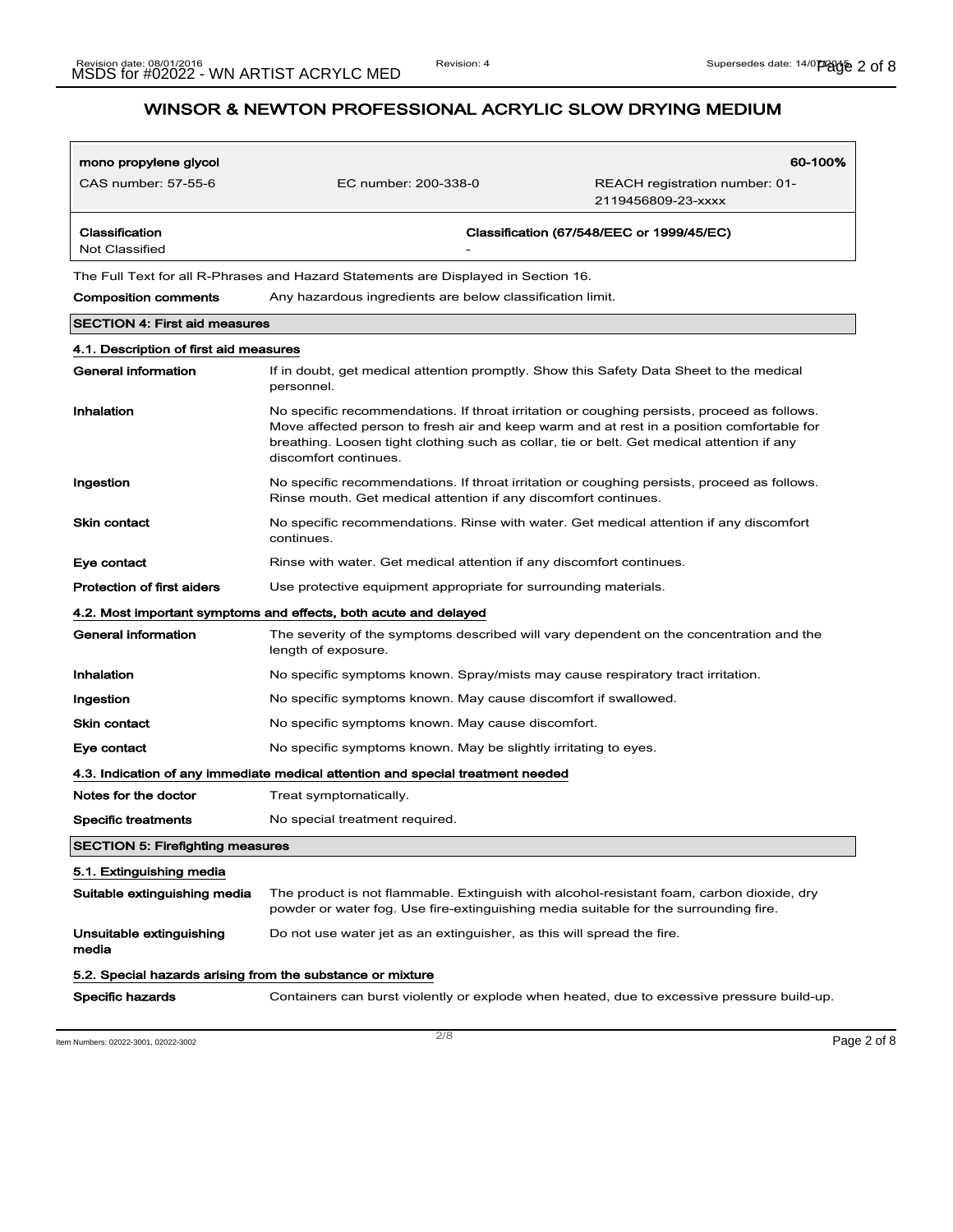| <b>Hazardous combustion</b><br>products                                                                                                             | Thermal decomposition or combustion products may include the following substances:<br>Harmful gases or vapours.                                                                                                                                                                                                                                                              |  |
|-----------------------------------------------------------------------------------------------------------------------------------------------------|------------------------------------------------------------------------------------------------------------------------------------------------------------------------------------------------------------------------------------------------------------------------------------------------------------------------------------------------------------------------------|--|
| 5.3. Advice for firefighters                                                                                                                        |                                                                                                                                                                                                                                                                                                                                                                              |  |
| Protective actions during<br>firefighting                                                                                                           | Avoid breathing fire gases or vapours. Evacuate area. Cool containers exposed to heat with<br>water spray and remove them from the fire area if it can be done without risk. Cool containers<br>exposed to flames with water until well after the fire is out. If a leak or spill has not ignited, use<br>water spray to disperse vapours and protect men stopping the leak. |  |
| Special protective equipment<br>for firefighters                                                                                                    | Wear positive-pressure self-contained breathing apparatus (SCBA) and appropriate protective<br>clothing. Firefighter's clothing conforming to European standard EN469 (including helmets,<br>protective boots and gloves) will provide a basic level of protection for chemical incidents.                                                                                   |  |
| <b>SECTION 6: Accidental release measures</b>                                                                                                       |                                                                                                                                                                                                                                                                                                                                                                              |  |
|                                                                                                                                                     | 6.1. Personal precautions, protective equipment and emergency procedures                                                                                                                                                                                                                                                                                                     |  |
| <b>Personal precautions</b>                                                                                                                         | No specific recommendations. For personal protection, see Section 8.                                                                                                                                                                                                                                                                                                         |  |
| 6.2. Environmental precautions                                                                                                                      |                                                                                                                                                                                                                                                                                                                                                                              |  |
| <b>Environmental precautions</b>                                                                                                                    | Avoid discharge into drains or watercourses or onto the ground.                                                                                                                                                                                                                                                                                                              |  |
| 6.3. Methods and material for containment and cleaning up                                                                                           |                                                                                                                                                                                                                                                                                                                                                                              |  |
| Methods for cleaning up                                                                                                                             | Reuse or recycle products wherever possible. Absorb spillage to prevent material damage.<br>Flush contaminated area with plenty of water. Wash thoroughly after dealing with a spillage.<br>Dispose of contents/container in accordance with national regulations.                                                                                                           |  |
| 6.4. Reference to other sections                                                                                                                    |                                                                                                                                                                                                                                                                                                                                                                              |  |
| Reference to other sections                                                                                                                         | For personal protection, see Section 8.                                                                                                                                                                                                                                                                                                                                      |  |
| <b>SECTION 7: Handling and storage</b>                                                                                                              |                                                                                                                                                                                                                                                                                                                                                                              |  |
| 7.1. Precautions for safe handling                                                                                                                  |                                                                                                                                                                                                                                                                                                                                                                              |  |
| Usage precautions                                                                                                                                   | Read and follow manufacturer's recommendations. Wear protective clothing as described in<br>Section 8 of this safety data sheet. Keep away from food, drink and animal feeding stuffs.<br>Handle all packages and containers carefully to minimise spills. Keep container tightly sealed<br>when not in use. Avoid the formation of mists.                                   |  |
| Advice on general<br>occupational hygiene                                                                                                           | Wash promptly if skin becomes contaminated. Take off contaminated clothing. Wash<br>contaminated clothing before reuse.                                                                                                                                                                                                                                                      |  |
|                                                                                                                                                     | 7.2. Conditions for safe storage, including any incompatibilities                                                                                                                                                                                                                                                                                                            |  |
| <b>Storage precautions</b>                                                                                                                          | No specific recommendations.                                                                                                                                                                                                                                                                                                                                                 |  |
| Storage class                                                                                                                                       | Unspecified storage.                                                                                                                                                                                                                                                                                                                                                         |  |
| 7.3. Specific end use(s)                                                                                                                            |                                                                                                                                                                                                                                                                                                                                                                              |  |
| Specific end use(s)                                                                                                                                 | The identified uses for this product are detailed in Section 1.2.                                                                                                                                                                                                                                                                                                            |  |
| <b>SECTION 8: Exposure Controls/personal protection</b>                                                                                             |                                                                                                                                                                                                                                                                                                                                                                              |  |
| 8.1. Control parameters<br>Occupational exposure limits<br>mono propylene glycol<br>Long-term exposure limit (8-hour TWA): WEL 10 mg/m <sup>3</sup> | Long-term exposure limit (8-hour TWA): WEL 150 ppm 474 mg/m <sup>3</sup> total vapour and particulates<br>particulate                                                                                                                                                                                                                                                        |  |
| WEL = Workplace Exposure Limit                                                                                                                      |                                                                                                                                                                                                                                                                                                                                                                              |  |

Item Numbers: 02022-3001, 02022-3002 Page 3 of 8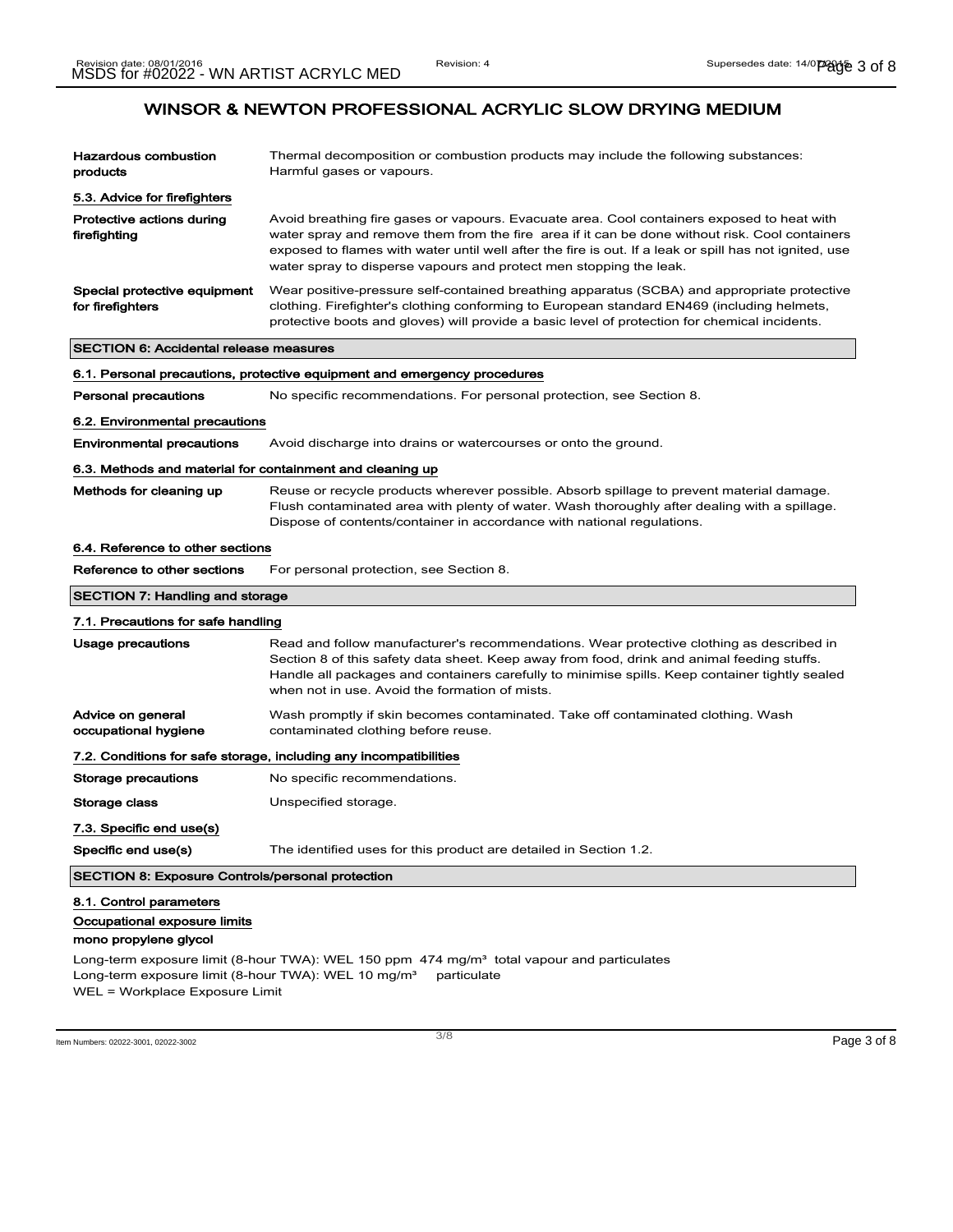| Ingredient comments                                        | OES = Occupational Exposure Standard. MEL = Maximum Exposure Limit.                                                                                                                              |
|------------------------------------------------------------|--------------------------------------------------------------------------------------------------------------------------------------------------------------------------------------------------|
| 8.2. Exposure controls                                     |                                                                                                                                                                                                  |
| Appropriate engineering<br>controls                        | No specific ventilation requirements.                                                                                                                                                            |
| Eye/face protection                                        | No specific eye protection required during normal use. Large Spillages: Eyewear complying<br>with an approved standard should be worn if a risk assessment indicates eye contact is<br>possible. |
| <b>Hand protection</b>                                     | No specific hand protection recommended.                                                                                                                                                         |
| Other skin and body<br>protection                          | No specific recommendations                                                                                                                                                                      |
| <b>Hygiene measures</b>                                    | Wash hands thoroughly after handling. Do not eat, drink or smoke when using this product.<br>Wash contaminated clothing before reuse.                                                            |
| <b>Respiratory protection</b>                              | No specific recommendations. Provide adequate ventilation. Large Spillages: If ventilation is<br>inadequate, suitable respiratory protection must be worn.                                       |
| <b>Environmental exposure</b><br>controls                  | Not regarded as dangerous for the environment.                                                                                                                                                   |
| <b>SECTION 9: Physical and Chemical Properties</b>         |                                                                                                                                                                                                  |
| 9.1. Information on basic physical and chemical properties |                                                                                                                                                                                                  |
| Appearance                                                 | Liguid                                                                                                                                                                                           |
| Colour                                                     | Colourless.                                                                                                                                                                                      |

| Odour                                       | Mild. Ammonia.                                                                                                         |  |  |
|---------------------------------------------|------------------------------------------------------------------------------------------------------------------------|--|--|
| рH                                          | pH (concentrated solution): 8-9                                                                                        |  |  |
| Initial boiling point and range             | $> 100^{\circ}$ C @ 760 mm Hg                                                                                          |  |  |
| Vapour density                              | >1                                                                                                                     |  |  |
| <b>Relative density</b>                     | 1.1 @ $20^{\circ}$ C                                                                                                   |  |  |
| Solubility(ies)                             | Miscible with water                                                                                                    |  |  |
| 9.2. Other information                      |                                                                                                                        |  |  |
| <b>SECTION 10: Stability and reactivity</b> |                                                                                                                        |  |  |
| 10.1. Reactivity                            |                                                                                                                        |  |  |
| <b>Reactivity</b>                           | There are no known reactivity hazards associated with this product.                                                    |  |  |
| 10.2. Chemical stability                    |                                                                                                                        |  |  |
| <b>Stability</b>                            | Stable at normal ambient temperatures and when used as recommended. Stable under the<br>prescribed storage conditions. |  |  |
|                                             | 10.3. Possibility of hazardous reactions                                                                               |  |  |
| Possibility of hazardous<br>reactions       | No potentially hazardous reactions known.                                                                              |  |  |
| 10.4. Conditions to avoid                   |                                                                                                                        |  |  |
| Conditions to avoid                         | There are no known conditions that are likely to result in a hazardous situation.                                      |  |  |
| 10.5. Incompatible materials                |                                                                                                                        |  |  |

Item Numbers: 02022-3001, 02022-3002 Page 4 of 8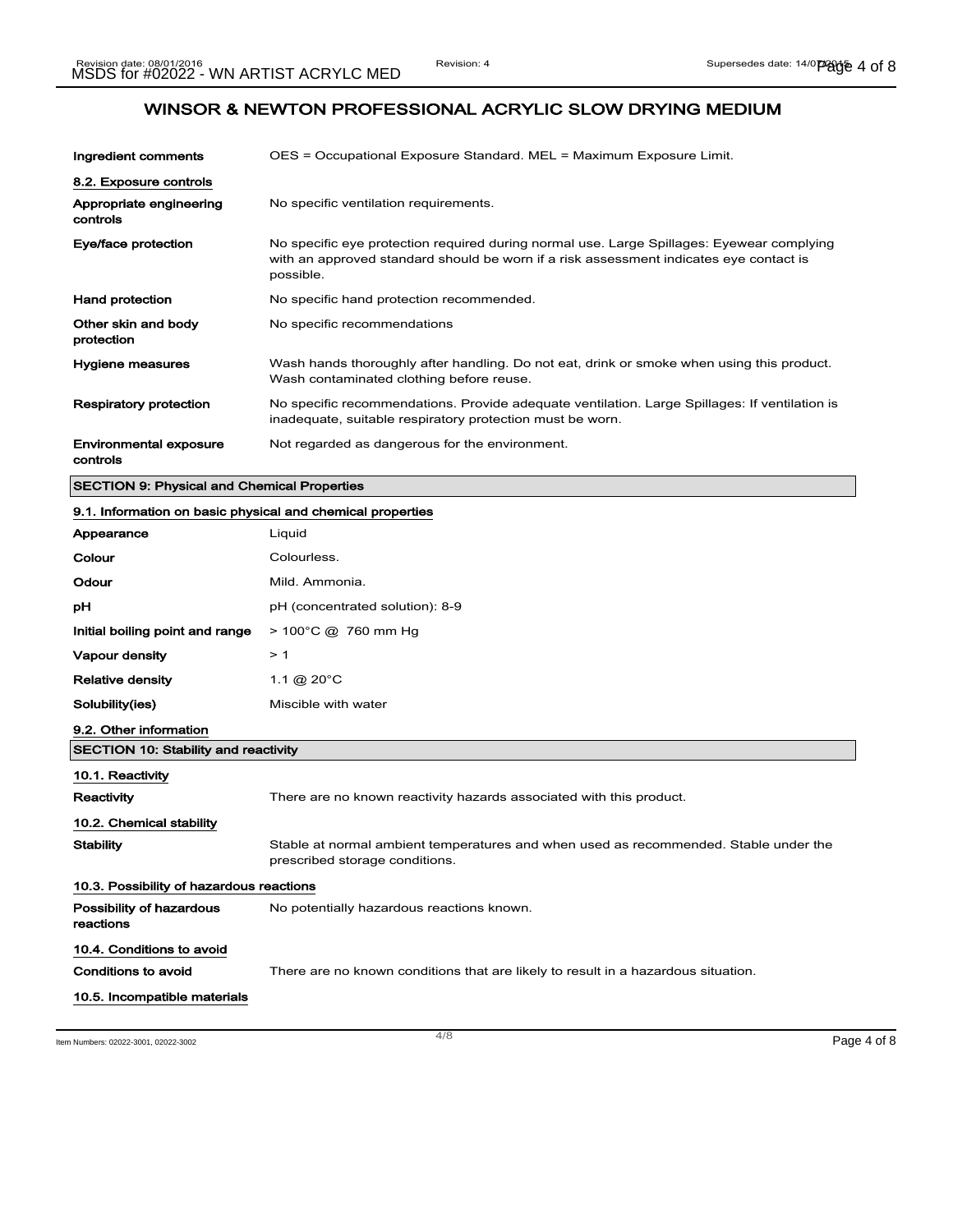| <b>Materials to avoid</b>                                           | No specific material or group of materials is likely to react with the product to produce a<br>hazardous situation.                                                     |
|---------------------------------------------------------------------|-------------------------------------------------------------------------------------------------------------------------------------------------------------------------|
| 10.6. Hazardous decomposition products                              |                                                                                                                                                                         |
| Hazardous decomposition<br>products                                 | Does not decompose when used and stored as recommended. Thermal decomposition or<br>combustion products may include the following substances: Harmful gases or vapours. |
| <b>SECTION 11: Toxicological information</b>                        |                                                                                                                                                                         |
| 11.1. Information on toxicological effects                          |                                                                                                                                                                         |
| <b>Toxicological effects</b>                                        | Not regarded as a health hazard under current legislation.                                                                                                              |
| Acute toxicity - oral<br>Notes (oral LD <sub>50</sub> )             | Based on available data the classification criteria are not met.                                                                                                        |
| Acute toxicity - dermal<br>Notes (dermal LD <sub>50</sub> )         | Based on available data the classification criteria are not met.                                                                                                        |
| Acute toxicity - inhalation<br>Notes (inhalation LC <sub>50</sub> ) | Based on available data the classification criteria are not met.                                                                                                        |
| Skin corrosion/irritation<br>Animal data                            | Based on available data the classification criteria are not met.                                                                                                        |
| Serious eye damage/irritation<br>Serious eye damage/irritation      | Based on available data the classification criteria are not met.                                                                                                        |
| Respiratory sensitisation<br><b>Respiratory sensitisation</b>       | Based on available data the classification criteria are not met.                                                                                                        |
| <b>Skin sensitisation</b><br><b>Skin sensitisation</b>              | Based on available data the classification criteria are not met.                                                                                                        |
| Germ cell mutagenicity<br>Genotoxicity - in vitro                   | Based on available data the classification criteria are not met.                                                                                                        |
| Carcinogenicity<br>Carcinogenicity                                  | Based on available data the classification criteria are not met.                                                                                                        |
| <b>IARC carcinogenicity</b>                                         | None of the ingredients are listed or exempt.                                                                                                                           |
| Reproductive toxicity<br>Reproductive toxicity - fertility          | Based on available data the classification criteria are not met.                                                                                                        |
| Reproductive toxicity -<br>development                              | Based on available data the classification criteria are not met.                                                                                                        |
| Specific target organ toxicity - single exposure                    |                                                                                                                                                                         |
| STOT - single exposure                                              | Not classified as a specific target organ toxicant after a single exposure.                                                                                             |
| Specific target organ toxicity - repeated exposure                  |                                                                                                                                                                         |
| STOT - repeated exposure                                            | Not classified as a specific target organ toxicant after repeated exposure.                                                                                             |
| Aspiration hazard<br>Aspiration hazard                              | Based on available data the classification criteria are not met.                                                                                                        |
| <b>General information</b>                                          | No specific health hazards known. The severity of the symptoms described will vary<br>dependent on the concentration and the length of exposure.                        |

Item Numbers: 02022-3001, 02022-3002 Page 5 of 8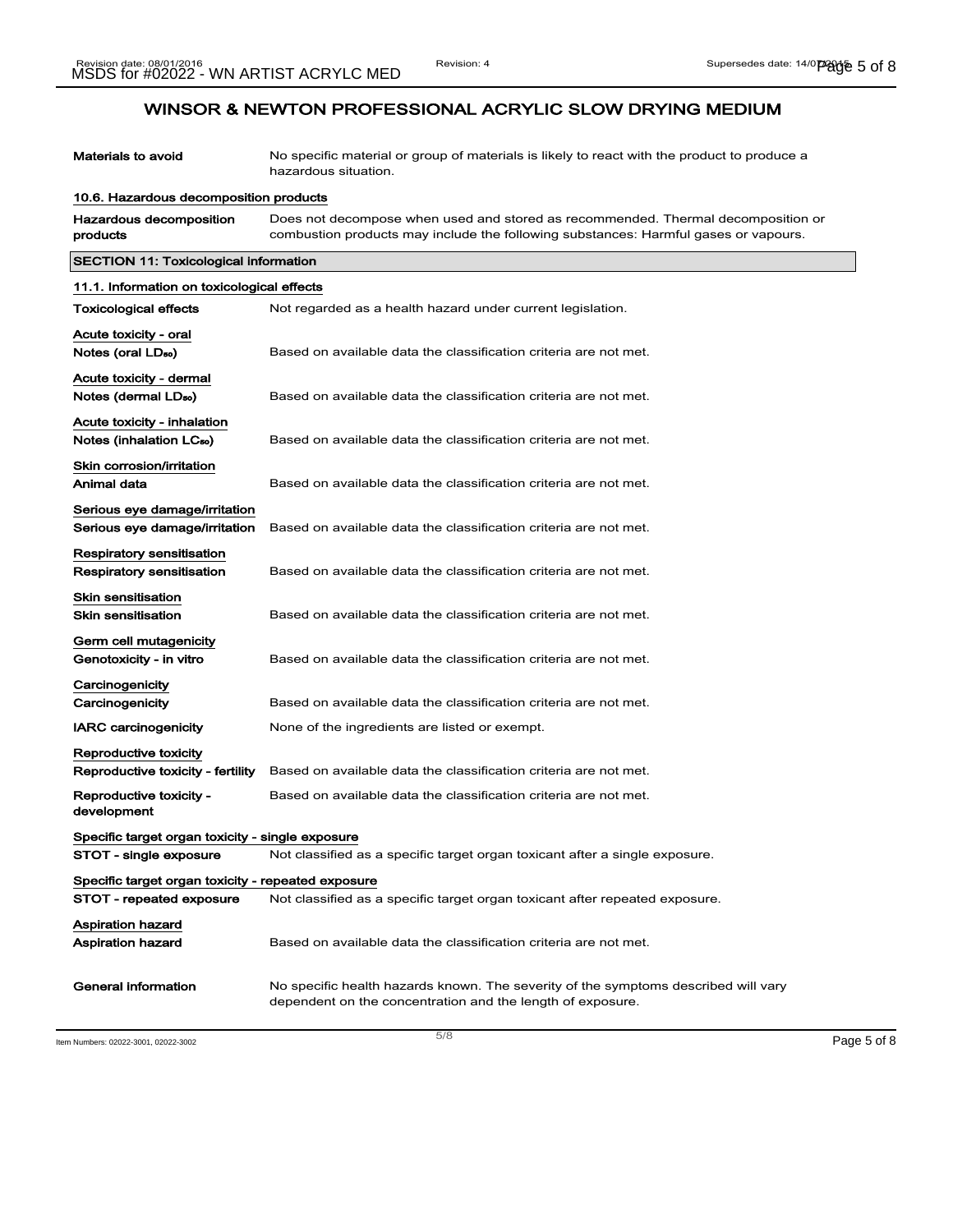| Inhalation                                 | No specific symptoms known. Spray/mists may cause respiratory tract irritation.                                                                                                                 |
|--------------------------------------------|-------------------------------------------------------------------------------------------------------------------------------------------------------------------------------------------------|
| Ingestion                                  | No specific symptoms known. May cause discomfort if swallowed.                                                                                                                                  |
| <b>Skin contact</b>                        | No specific symptoms known. May cause discomfort.                                                                                                                                               |
| Eye contact                                | No specific symptoms known. May be slightly irritating to eyes.                                                                                                                                 |
| Acute and chronic health<br>hazards        | No specific health hazards known.                                                                                                                                                               |
| Route of entry                             | Ingestion Inhalation Skin and/or eye contact                                                                                                                                                    |
| Target organs                              | No specific target organs known.                                                                                                                                                                |
| <b>Medical symptoms</b>                    | Irritation of eyes and mucous membranes.                                                                                                                                                        |
| <b>SECTION 12: Ecological Information</b>  |                                                                                                                                                                                                 |
| Ecotoxicity                                | Not regarded as dangerous for the environment. However, large or frequent spills may have<br>hazardous effects on the environment.                                                              |
| 12.1. Toxicity                             |                                                                                                                                                                                                 |
| <b>Toxicity</b>                            | Based on available data the classification criteria are not met.                                                                                                                                |
| Acute toxicity - fish                      | Not determined.                                                                                                                                                                                 |
| Acute toxicity - aquatic<br>invertebrates  | Not determined.                                                                                                                                                                                 |
| Acute toxicity - aquatic plants            | Not determined.                                                                                                                                                                                 |
| <b>Acute toxicity -</b><br>microorganisms  | Not determined.                                                                                                                                                                                 |
| 12.2. Persistence and degradability        |                                                                                                                                                                                                 |
|                                            | Persistence and degradability The degradability of the product is not known.                                                                                                                    |
| 12.3. Bioaccumulative potential            |                                                                                                                                                                                                 |
| <b>Bioaccumulative potential</b>           | No data available on bioaccumulation.                                                                                                                                                           |
| 12.4. Mobility in soil                     |                                                                                                                                                                                                 |
| <b>Mobility</b>                            | No data available.                                                                                                                                                                              |
| 12.5. Results of PBT and vPvB assessment   |                                                                                                                                                                                                 |
| Results of PBT and vPvB<br>assessment      | This product does not contain any substances classified as PBT or vPvB.                                                                                                                         |
| 12.6. Other adverse effects                |                                                                                                                                                                                                 |
| Other adverse effects                      | None known.                                                                                                                                                                                     |
| <b>SECTION 13: Disposal considerations</b> |                                                                                                                                                                                                 |
| 13.1. Waste treatment methods              |                                                                                                                                                                                                 |
| General information                        | The generation of waste should be minimised or avoided wherever possible. Reuse or recycle<br>products wherever possible. This material and its container must be disposed of in a safe<br>way. |
| <b>Disposal methods</b>                    | Dispose of waste to licensed waste disposal site in accordance with the requirements of the<br>local Waste Disposal Authority.                                                                  |

Item Numbers: 02022-3001, 02022-3002 Page 6 of 8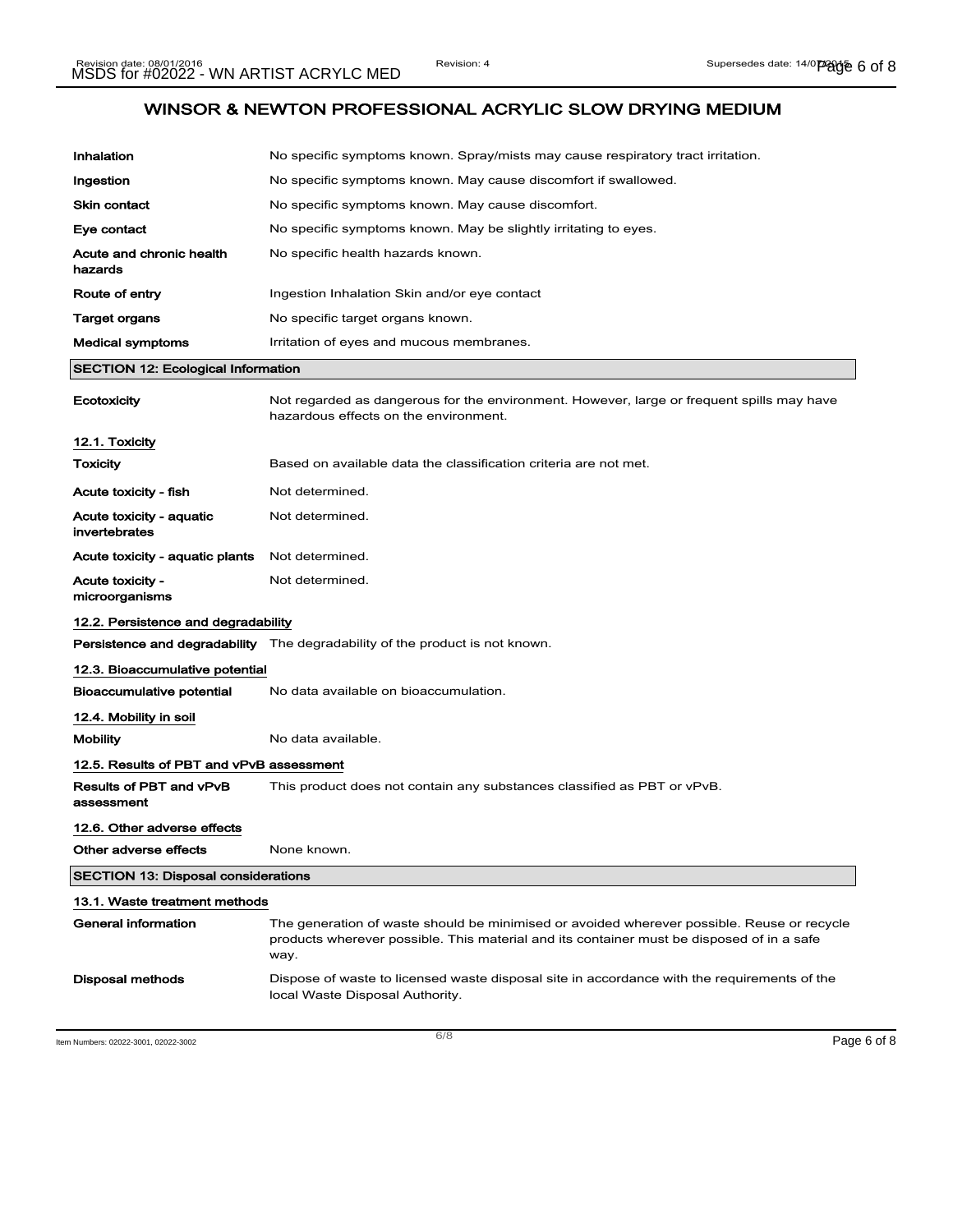Waste class **08 01 12** waste paint and varnish other than those mentioned in 08 01 11

| <b>SECTION 14: Transport information</b> |                                                                                             |
|------------------------------------------|---------------------------------------------------------------------------------------------|
| General                                  | The product is not covered by international regulations on the transport of dangerous goods |
|                                          | (IMDG, IATA, ADR/RID).                                                                      |

#### 14.1. UN number

Not applicable.

#### 14.2. UN proper shipping name

Not applicable.

### 14.3. Transport hazard class(es)

No transport warning sign required.

#### 14.4. Packing group

Not applicable.

#### 14.5. Environmental hazards

Environmentally hazardous substance/marine pollutant No.

### 14.6. Special precautions for user

Not applicable.

#### 14.7. Transport in bulk according to Annex II of MARPOL73/78 and the IBC Code

#### Transport in bulk according to Not applicable. Annex II of MARPOL 73/78

and the IBC Code

#### SECTION 15: Regulatory information

| 15.1. Safety, health and environmental regulations/legislation specific for the substance or mixture |                                                                                                                                                                                                                                                                                                                                                                                                                                                                                                                                                                    |
|------------------------------------------------------------------------------------------------------|--------------------------------------------------------------------------------------------------------------------------------------------------------------------------------------------------------------------------------------------------------------------------------------------------------------------------------------------------------------------------------------------------------------------------------------------------------------------------------------------------------------------------------------------------------------------|
| <b>National regulations</b>                                                                          | Health and Safety at Work etc. Act 1974 (as amended).<br>The Chemicals (Hazard Information and Packaging for Supply) Regulations 2009 (SI 2009<br>No. 716).<br>The Carriage of Dangerous Goods and Use of Transportable Pressure Equipment<br>Regulations 2009 (SI 2009 No. 1348) (as amended) ["CDG 2009"].<br>EH40/2005 Workplace exposure limits.                                                                                                                                                                                                               |
| <b>EU</b> legislation                                                                                | Regulation (EC) No 1907/2006 of the European Parliament and of the Council of 18<br>December 2006 concerning the Registration, Evaluation, Authorisation and Restriction of<br>Chemicals (REACH) (as amended).<br>Commission Regulation (EU) No 453/2010 of 20 May 2010.<br>Regulation (EC) No 1272/2008 of the European Parliament and of the Council of 16<br>December 2008 on classification, labelling and packaging of substances and mixtures (as<br>amended).<br>Dangerous Preparations Directive 1999/45/EC.<br>Dangerous Substances Directive 67/548/EEC. |

#### 15.2. Chemical safety assessment

No chemical safety assessment has been carried out.

### SECTION 16: Other information